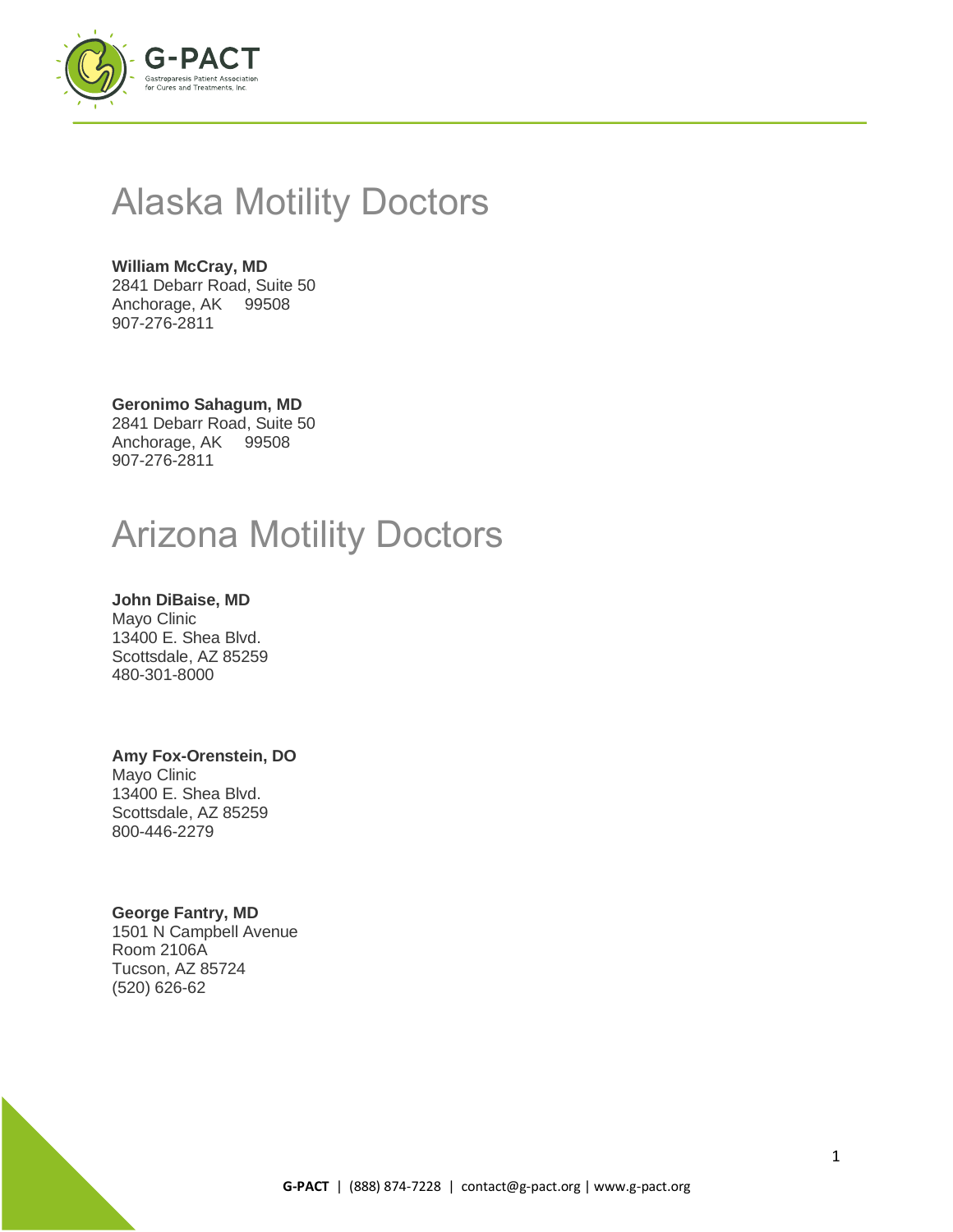

## Arkansas Motility Doctors

**Jose Padilla, MD** (surgeon for gastric stimulator) NARMC 620 N. Mail Street Harrison, AR 72601 870-414-4000

**Sidney Vinson, MD** 3344 N. Futrall Drive Fayetteville, AR 72703 479-521-8200

## California Motility Doctors

### **Mark Pimentel, MD**

8730 Alden Dr. #2 East Los Angeles, CA 90048 310-423-6143

### **George Triadafilopoilos, MD**

2490 Hospital Dr. Suite 211 Mountain View, CA 94040 650-988-7488

### **Linda Nguyen, MD**

450 Broadway Redwood City, CA 94063 650-736-5555

and

900 Blake Wilbur Drive Palo Alto, CA 94304 650-736-5555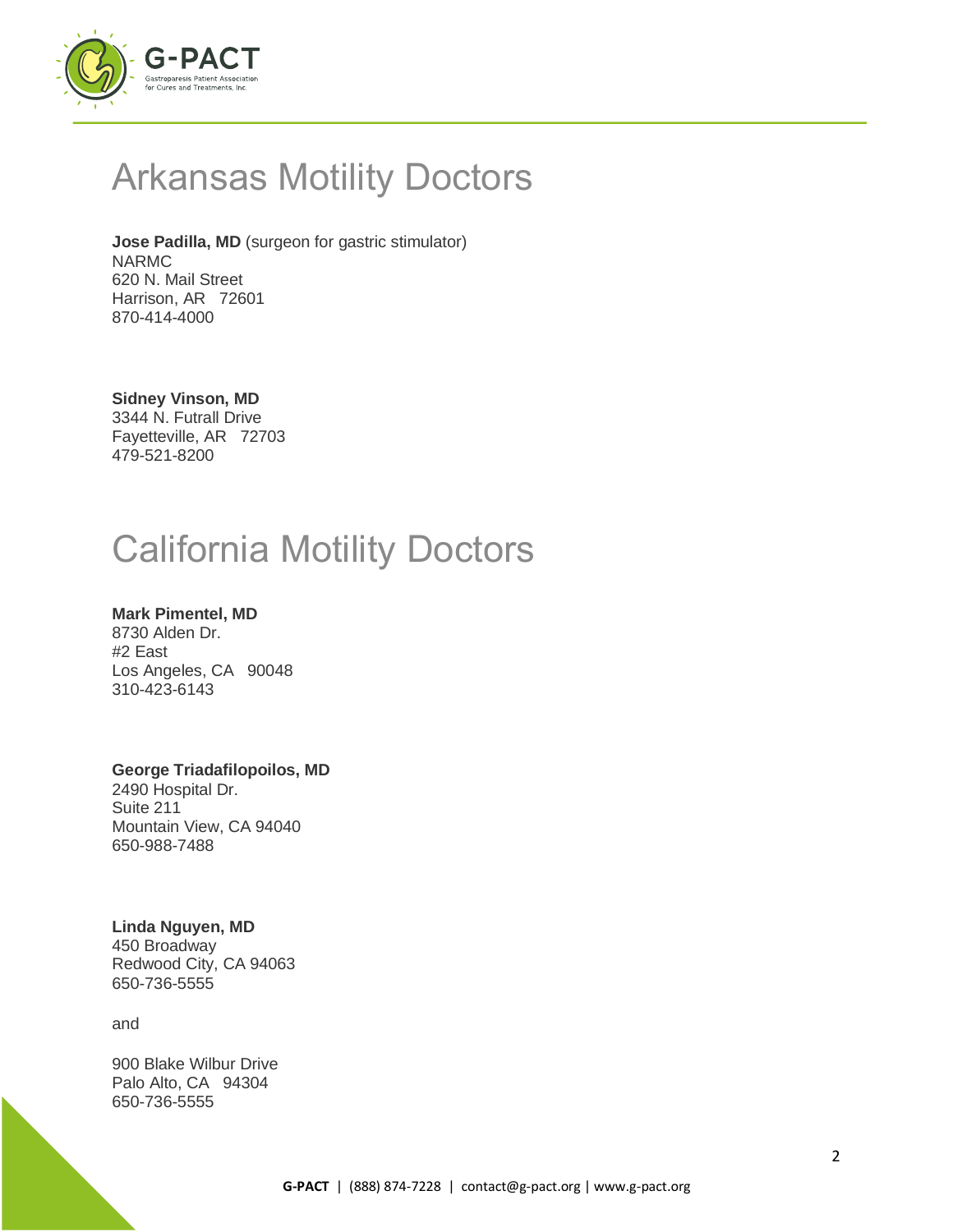

**Mimi Lin, MD** California Pacific Medical Center 2340 Clay Street San Francisco, CA 94115 415-600-1138

**Erin McCoy, MD** California Pacific Medical Center 2340 Clay Street San Francisco, CA 94115 415-600-1138

#### **Nikhil Agarwal, MD**

California Pacific Medical Center 2340 Clay Street San Francisco, CA 94115 415-600-1138

#### **Michael Kline, DO**

1520 San Pablo Street Suite 1000 Los Angeles, CA 90033 800-872-2273

#### **Hooshang Meshkinpour, MD**

16100 San Canyon Avenue Irvine, CA 92618 949-387-2909

#### **John O. Clarke, MD**

900 Blake Wilber Drive Palo Alto, CA 94304 650-736-5555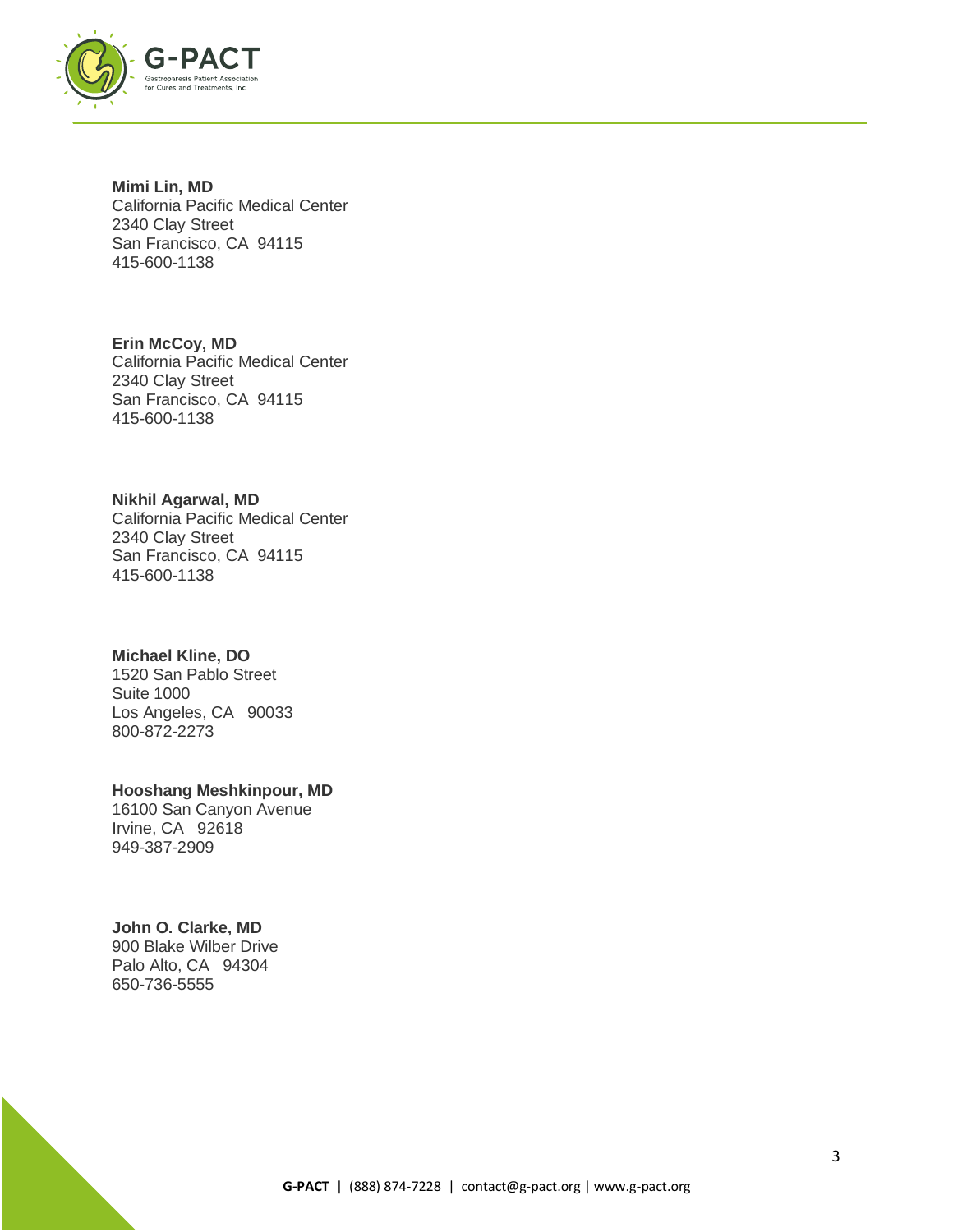

## Colorado Motility Doctors

**Jackie McCollum, MD** 12101 East 2nd Avenue Suite 105 Aurora, CO 80011 720-535-6204

**Rocky Mountain Gastroenterology** 14272 E Evans Avenue Aurora, CO 80014 303-745-5510

**Ashwin A. Kirian, MD** 401 W. Hampton Place Suite 250 Englewood, CO 80110 720-508-8855

# Connecticut Motility Doctors

**Frank Troncale, MD** 2200 Whitney Avenue Suite 360 Hamden, CT 06518 203-281-4463

# DC Motility Doctors

### **Fredrick Brody, MD**

2150 Pennsylvania NW Avenue Washington, DC 20037 202-741-3200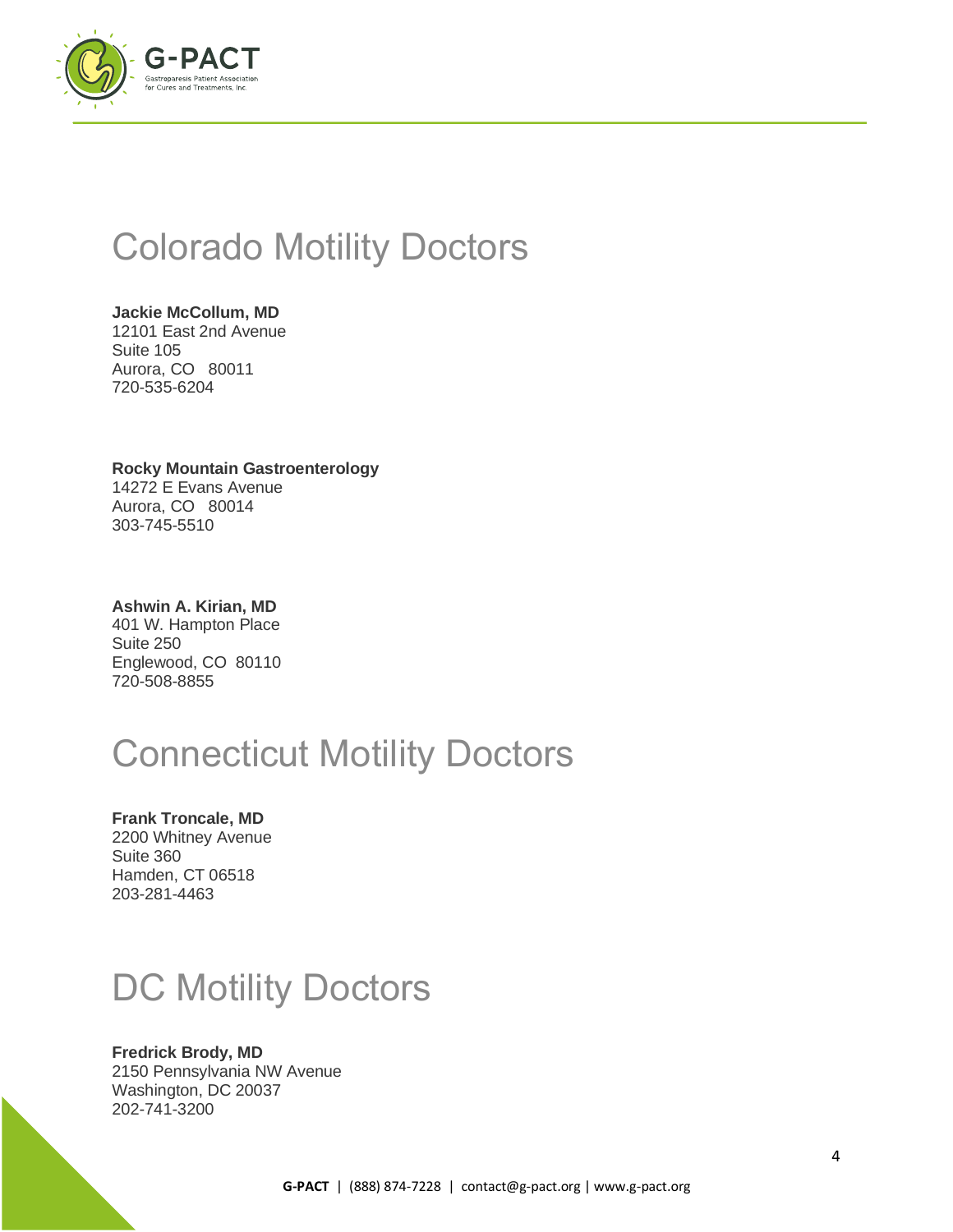

**Anil Darbari, MD** 111 Michigan Avenue NW Washington, DC 20310 202-476-5000

#### **Antoinette Saddler, MD**

Foggy Bottom South Pavilion 22nd & I Street, NW 3rd Floor Washington, DC 20037 202-741-3333

## Florida Motility Doctors

#### **Jay Redan, MD (surgeon)** 400 Celebration Place, #A140 Celebration, FL 34747 407-303-4602

#### **Enrique Molina, MD**

Digestive Disease Associates 6400 West Newberry Road, Suite 302 Gainesville, FL 32605 352-331-8902

#### **Gianrico Farrugia, MD** 4500 San Pablo Road S Jacksonville, FL 32224

904-953-0853

## **Nicholas Talley, MD**

4500 San Pablo Road S Jacksonville, FL 32224 904-953-0853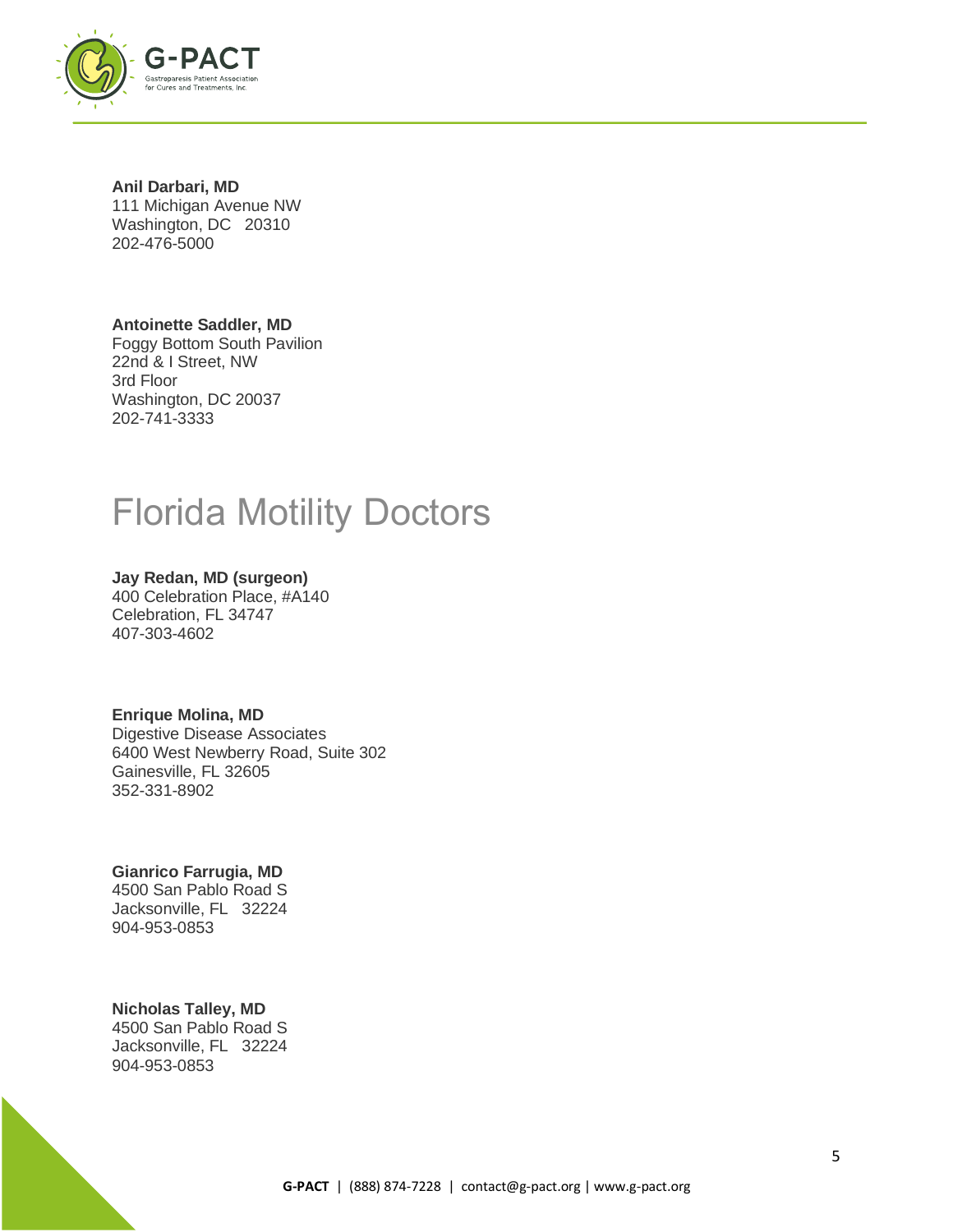

**Jay Mamel, MD** 12901 Bruce B. Downs Blvd. Tampa,FL 33612 813-974-2201

**Phillip Toskes, MD** 1600 SW Archer Road Gainesville, FL 32610 352-273-9400

#### **Brian C. Weiner, MD**

UF Health Digestive Disease Specialists 1600 SW Archer Rd 1st Floor, Stop #12 Gainesville, FL 32608 352-273-9400

and

UF Health Gastroenterology - Medical Specialties - Medical Plaza 2000 SW Archer Rd Gainesville, FL 32608 352-273-9400

#### **Paul Hellstern, MD**

6410 W. Gulf to Lake Hwy Crystal River, FL 34429 352-563-2450

## Georgia Motility Doctors

#### **J. Patrick Waring, MD**

95 Collier Rd. NW Suite 4075 Atlanta, GA 30309 404-355-1690

#### **Satish Rao, MD**

1120 15th Street Suite BBR2538 Augusta, GA 30912 706-446-4887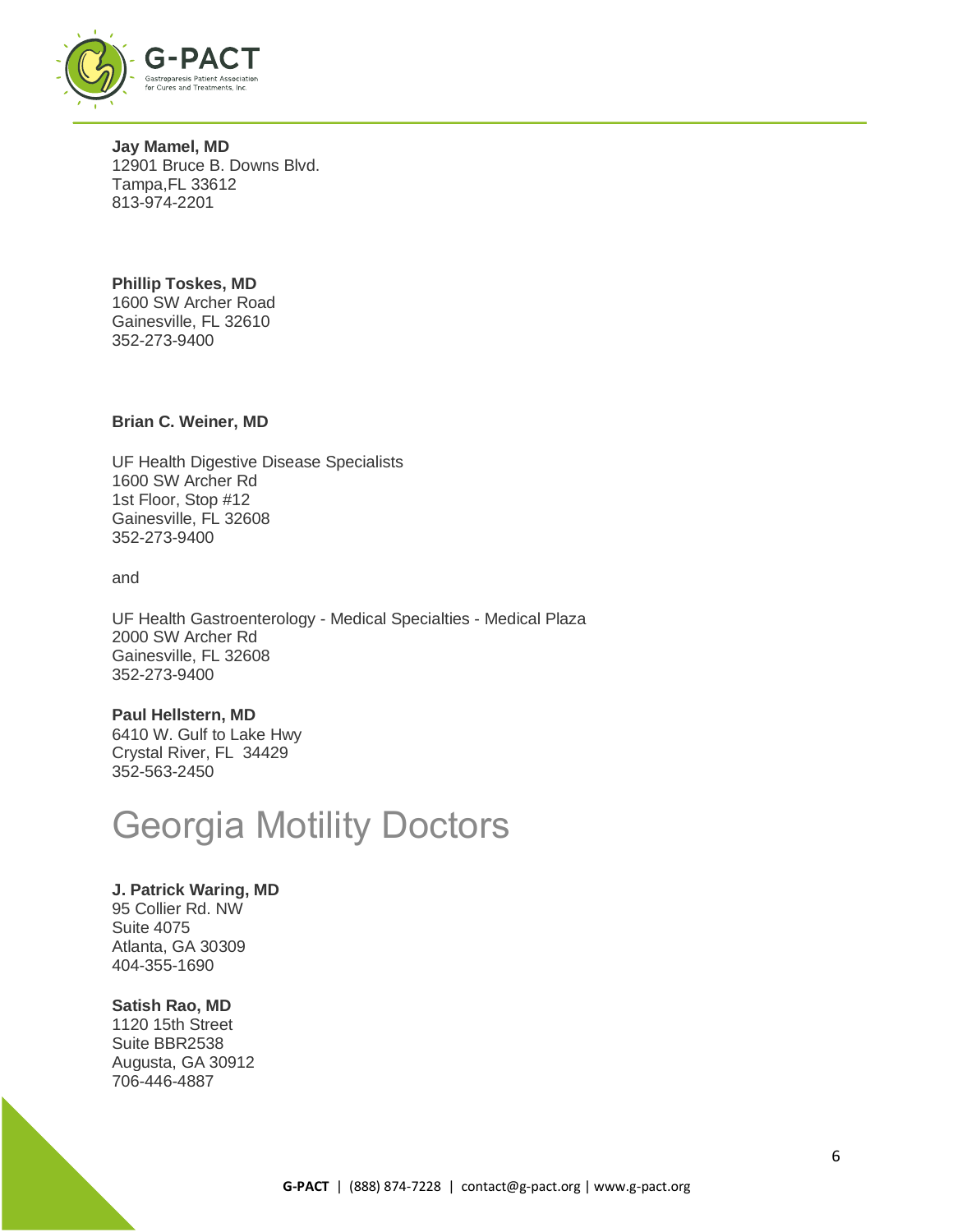

## Idaho Motility Doctors

### **Bonnie Kim Waite, MD**

425 W. Bannock Boise, ID 83702 208-342-7169

### **Chad Morse, MD**

Idaho Gastroenterology Associates 2235 E. Gala St. Meridian, ID 83642 208-887-3724

## Illinois Motility Doctors

### **John E. Fortunato, MD (Pediatrics)**

Professor of Pediatrics Ann and Robert Lurie Children's Hospital of Chicago Pediatric Gastroenterology, Hepatology and Nutrition 225E. Chicago Avenue, Box 65 Chicago, IL 60611 312-227-4607

## Indiana Motility Doctors

#### **Joseph Croffie, MD**

705 Riley Hospital Drive, ROC 4210 Indianapolis, IN 46202 317-944-3774

#### **Michael Elmore, MD**

8051 S. Emerson Avenue Suite 200 Indianapolis, IN 46202 317-865-2955

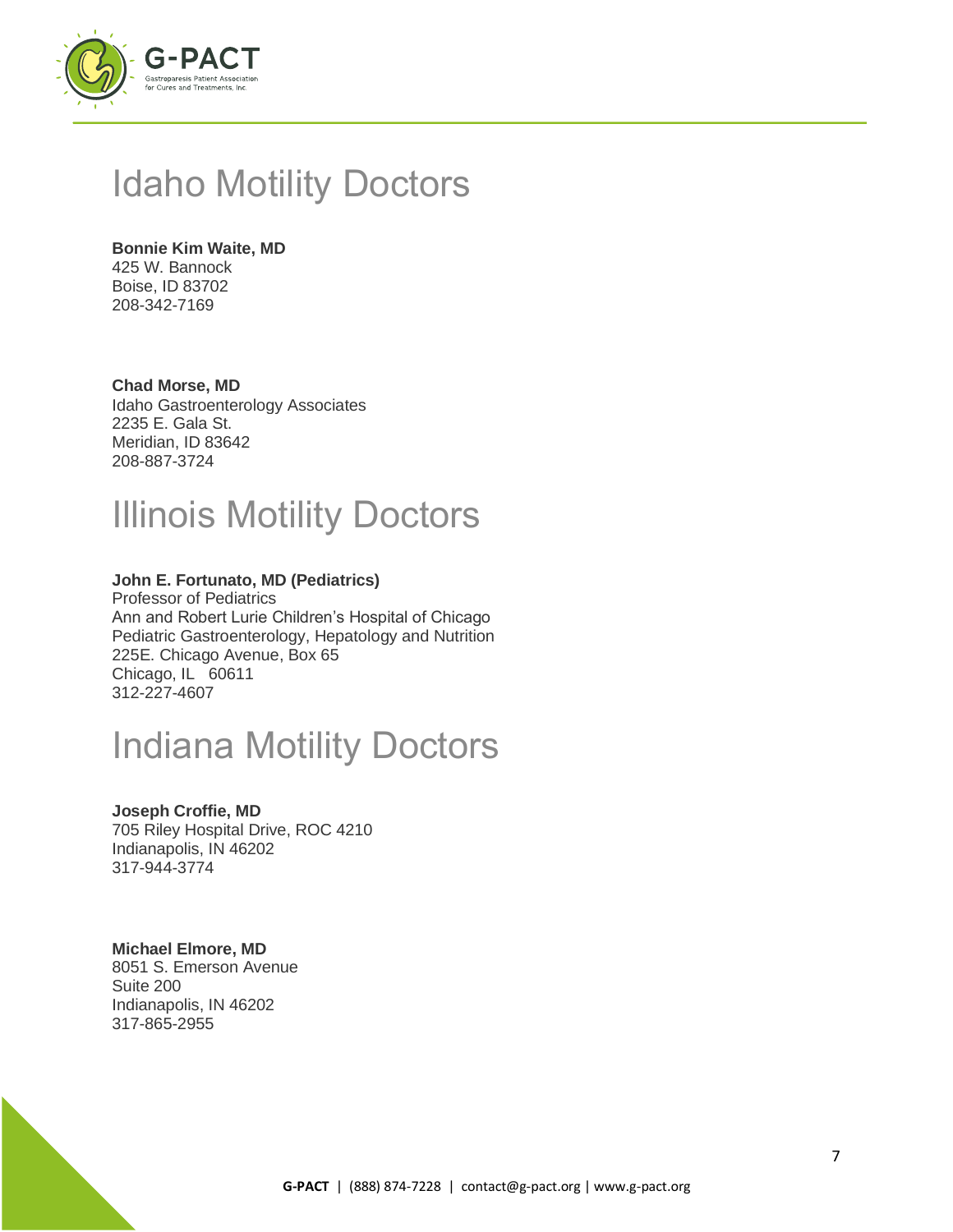

**Shamaila Waseem, MD** 705 Riley Hospital Drive Suite 4210 Indianapolis, IN 46202 317-944-3774

**John Wo, MD** 550 University Blvd Suite 1710 Indianapolis, IN 46202 317-944-0980

## Iowa Motility Doctors

### **James Christensen, MD**

The University of Iowa 200 Hawkins Drive Iowa City, IA 52242 319-384-8442

## Kansas Motility Doctors

### **Estephan Zayat, MD**

3121 N. Webb Road, Suite 101 Wichita, KS 67226 316-261-3130

## Kentucky Motility Doctors

**Thomas Abell, MD** 220 Abraham Flexner Way, Suite 300 Louisville, KY 40202 502-540-1420

**Thomas Stephen, MD** (Pediatrics) 210 E. Gray Street, Suite 802 Louisville, KY 40202 502-588-6000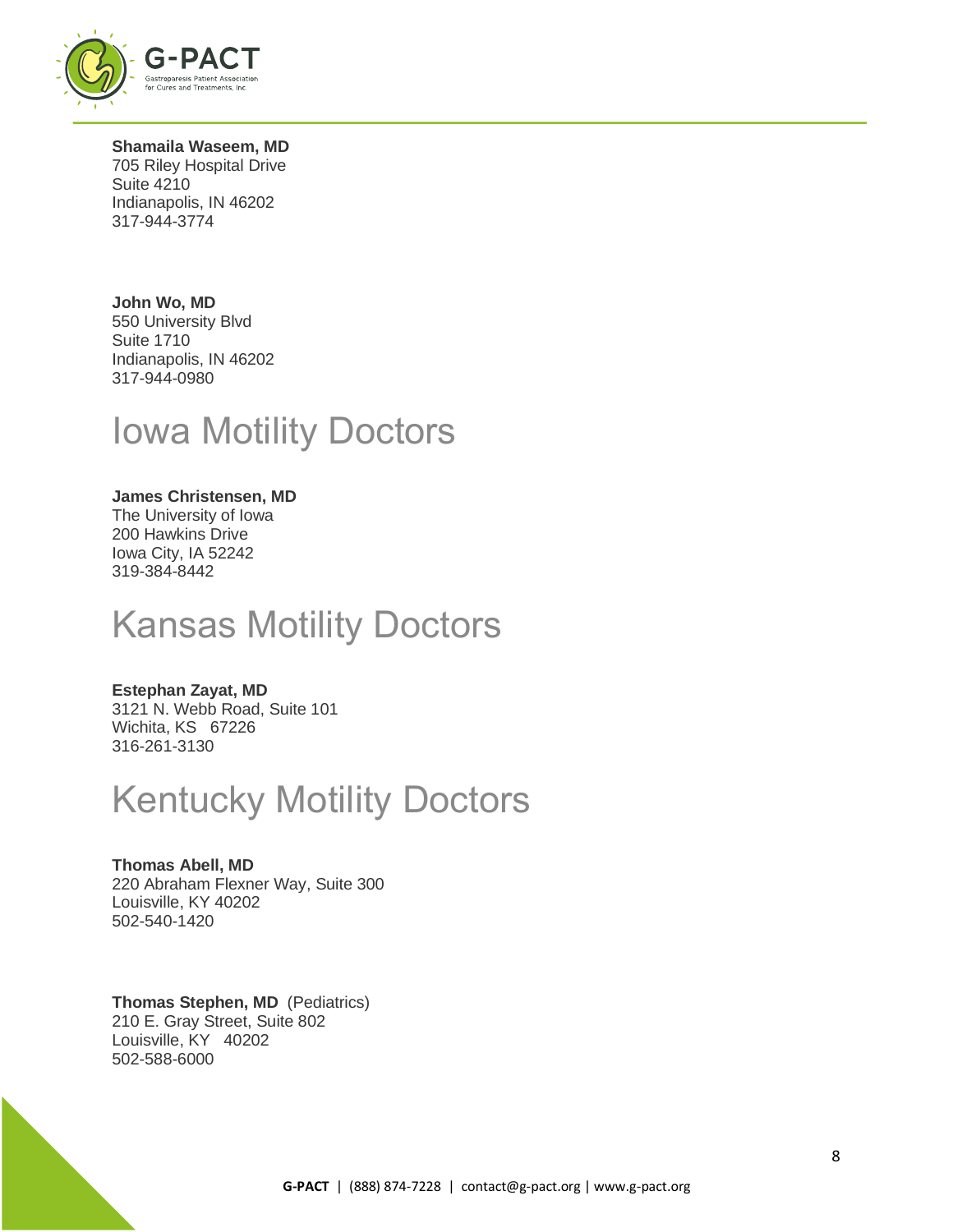

**Abigail Stocker, MD** 401 E. Chestnut Street #310 Louisville, KY 40202 502-813-6500

## Maryland Motility Doctors

#### **Linda Ann Lee, MD**

The Johns Hopkins Hospital 600 N. Wolfe Street Sheikh Zayed Tower Baltimore, MD 21287 410-933-7495

#### **P. Jay Pasricha, MD**

720 Rutland Street Ross 958 Baltimore, MD 21205 410-955-8612

## **Darla Shores, MD (Pediatrics)**

Johns Hopkins 600 N. Wolfe Street Baltimore, MD 21287 410-955-8769

#### **Ellen Stein, MD**

The Johns Hopkins Hospital 600 N. Wolfe Street Sheikh Zayed Tower Baltimore, MD 21287 410-933-7495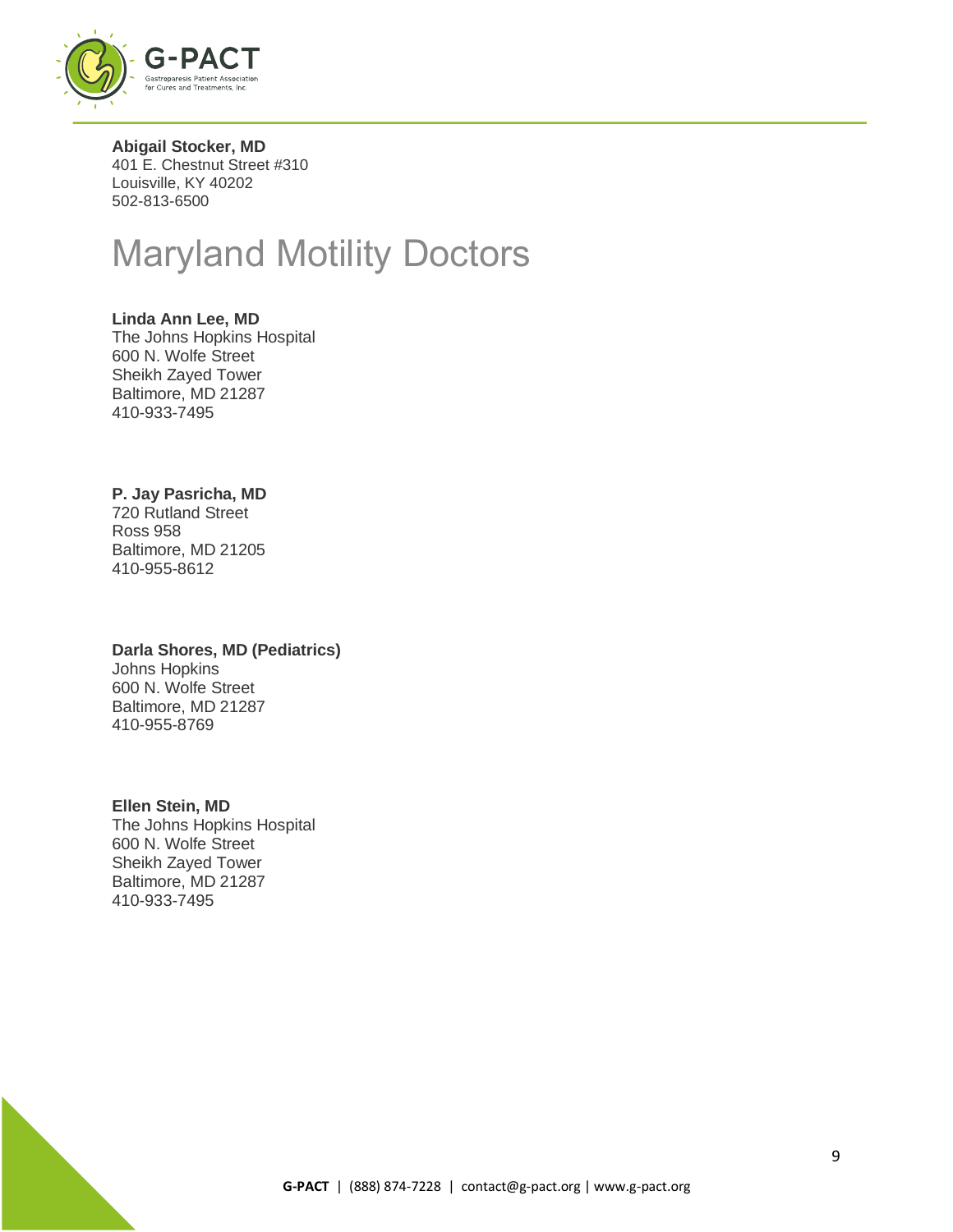

## Massachusetts Motility Doctors

### **Gail Kaufman, MD**

Beth Israel Deaconess Medical Center 110 Francis Street Suite 8E Boston, MA 02212 617-667-2135

### **Anthony Lembo, MD**

330 Brookline Avenue Boston, MA 02212 617-667-2135

### **Raj Kumar Goyal, MD**

1400 VFW Parkway West Roxbury, MA 02132 857-203-5612

#### **Hiroshi Mashimo, MD**

1400 VFW Parkway West Roxbury, MA 02132 857-203-5640

# Michigan Motility Doctors

### **William Chey, MD**

University of Michigan Taubman Center Floor 3 Reception D 1500 E Medical Center Dr SPC 2435 Ann Arbor, MI 48109-2435 888-229-7408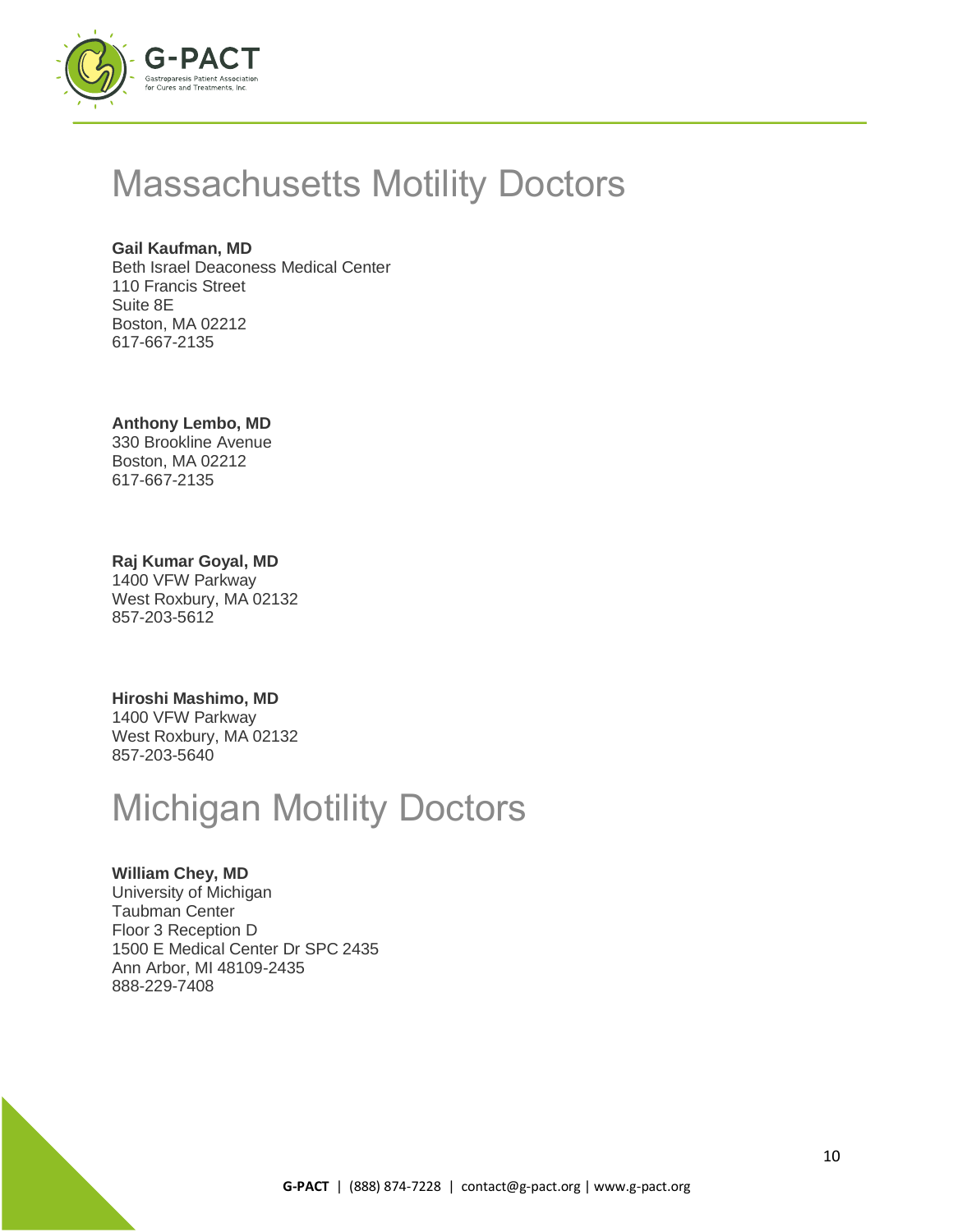

**William Hasler, MD** University of MichiganTaubman Center 1500 E Medical Center Dr SPC 2435 Floor 3 Reception D Ann Arbor, MI 48109-2435 888-229-7408

**Chung Owyang, MD** University of Michigan 2500 East Medical Center Drive Room 2A341 Ann Arbor, MI 48109 888-229-7408

**John W. Wiley, MD** University of MichiganTaubman Center 1500 E Medical Center Dr SPC 2435 Floor 3 Reception D Ann Arbor, MI 48109-2435 888-229-7408

**Jeffrey L. Barnett, MD** 5300 Elliott Drive Ypsilanti, MI 48197 734-434-6262

## Minnesota Motility Doctors

### **Michael Camilleri, MD**

Mayo Clinic 200 First Street SW Rochester, MN 55905 507-284-2511

#### **Stephanie Hansel, MD**

Mayo Clinic 200 First Street SW Rochester, MN 55905 507-284-2511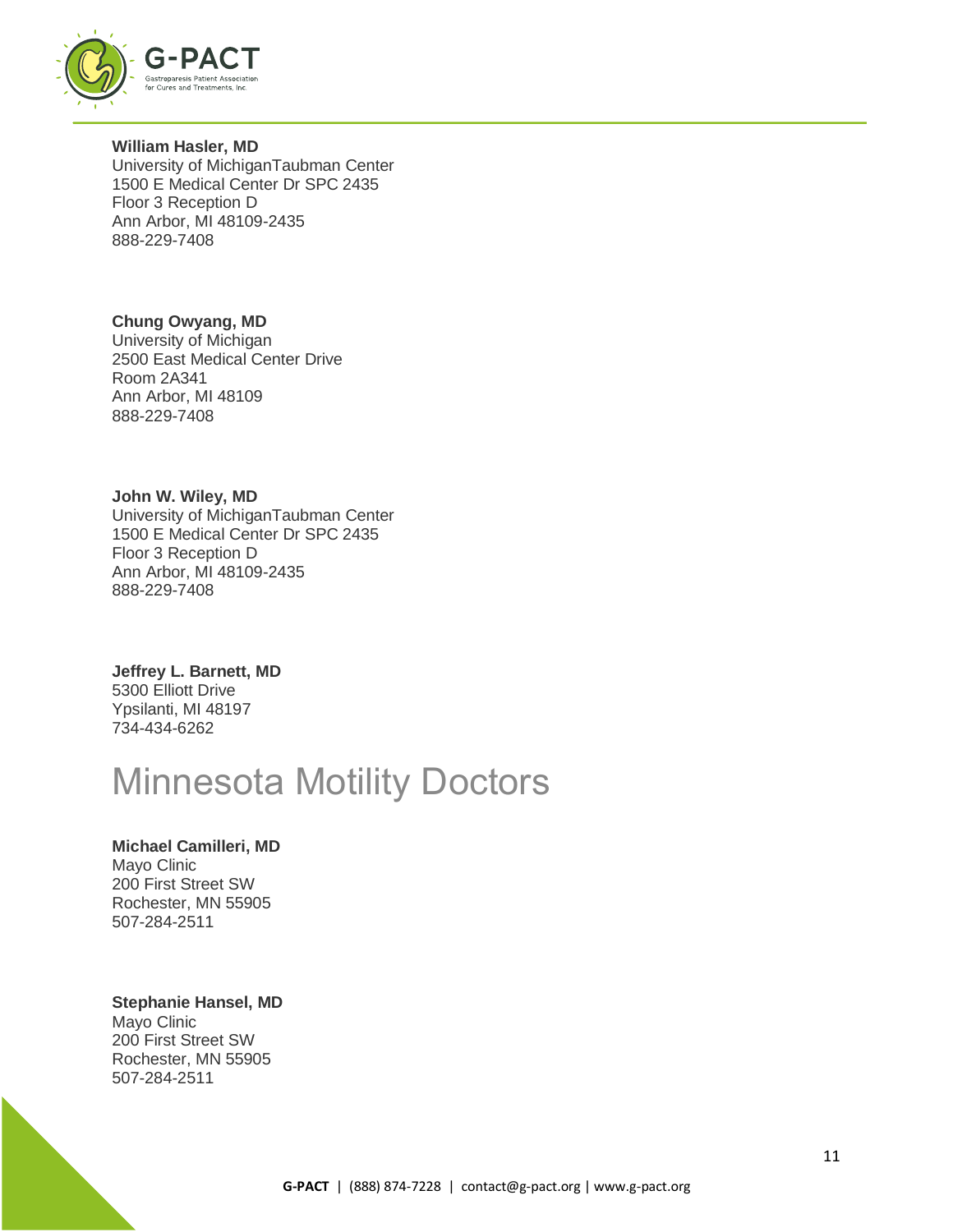

**April Grudell, MD** 9145 Springbrook Dr #200 Coon Rapids, MN 55433 612-871-1145

# Mississippi Motility Doctors

**Samuel Pace, MD** 589 Garfield St. Suite 201 Tupelo, MS 38801 662-680-5565

**William Ogg, MD** 589 Garfield Streets, #201 Tupelo, MS 38801 662-680-5565

## Montana Motility Doctors

**Phillip Jaffe, MD** 103 White Water Place Suite C Polson, MT 59860 406-752-7441

# Nevada Motility Doctors

## **Gregory Kwok, MD**

3820 S. Hualapai Way Las Vegas, NV 89147 702-796-0231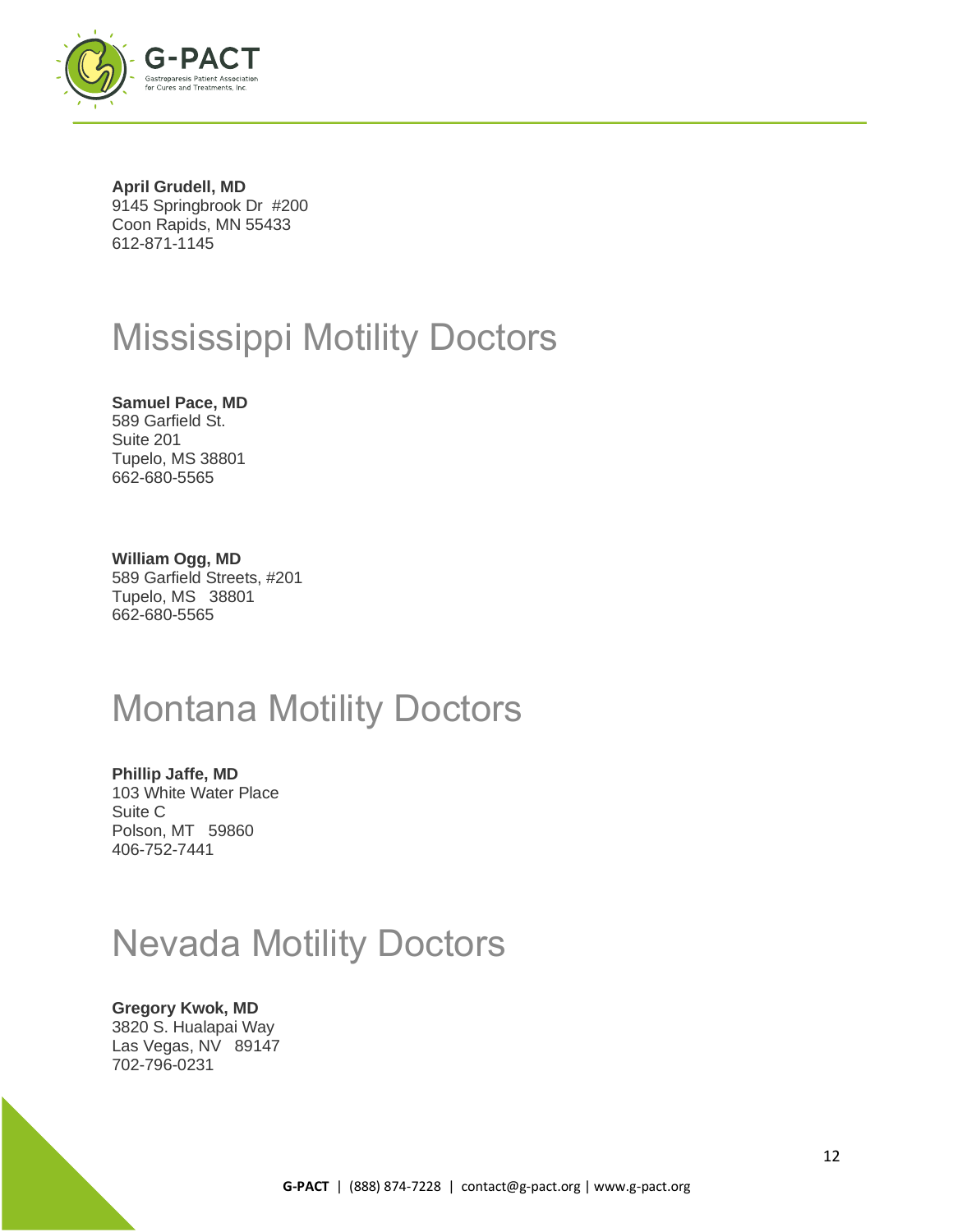

## New Hampshire Motility Doctors

**Brian Lacy, MD** Dartmouth-Hitchcock Medical Center One Medical Center Drive Lebanon, NH 03756 603-650-5000

# New Jersey Motility Doctors

### **Beth Gardner, MD**

Philadelphia Gastroenterology 570 Egg Harbor Road Suite A2 Sewell, NJ 08080 856-218-1410

#### **Anish Sheth, MD**

5 Plainsboro Road Suite 260 Plainsboro Township, NJ 08536 609-853-7272

### **Sita Chokhavatia, MD**

140 Chestnut Street Suite 300 Ridgewood, NJ 07450 201-444-2600

### **Sameer Dhalla, MD**

38 Meadowlands Pkwy Secaucus, NJ 07904 201-865-2050

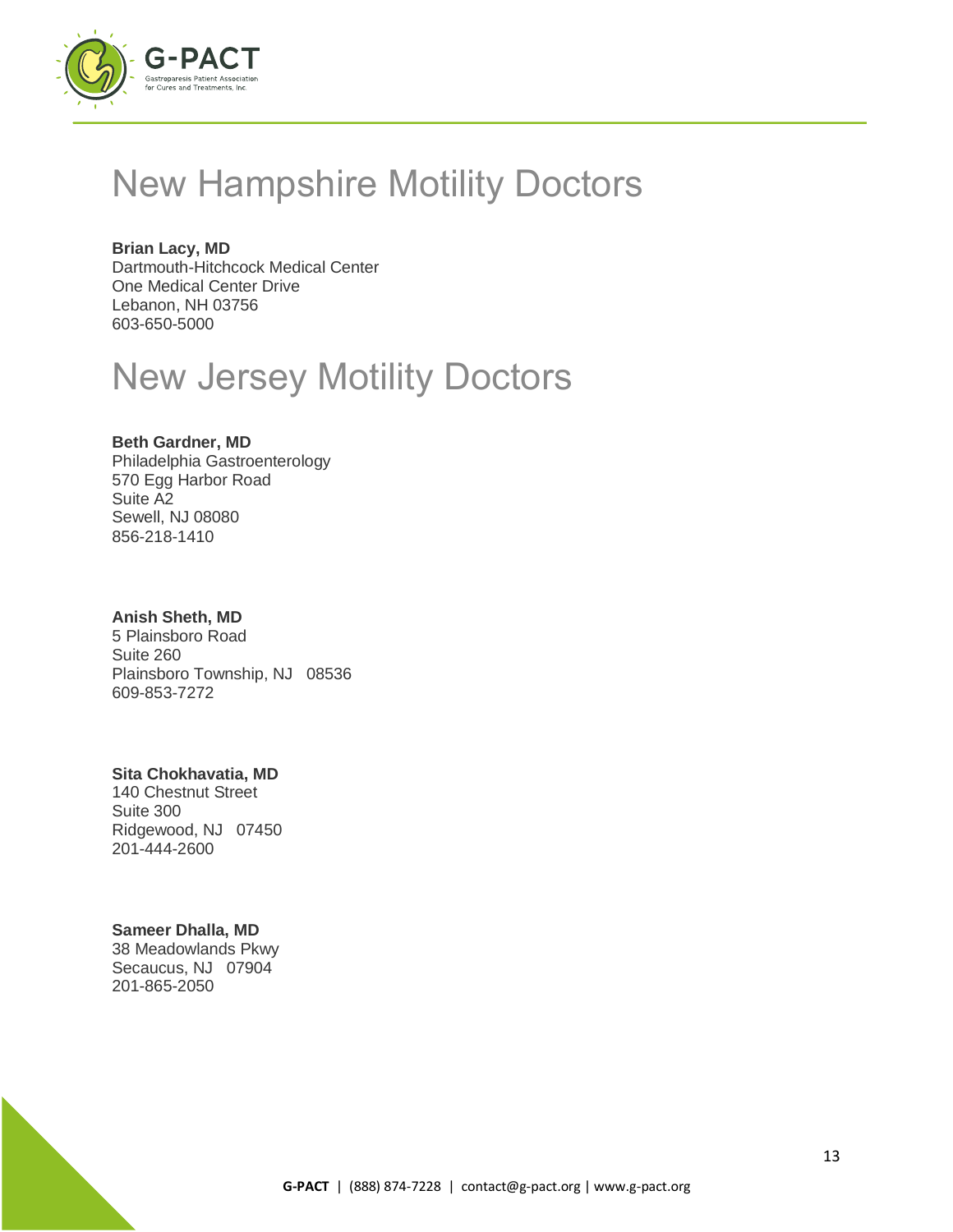

## New Mexico Motility Doctors

### **Gulshan Parasher, MD**

Internal Medicine MSC 105550 1 University of New Mexico Albuquerque, NM 87131-0001 505-272-2530

## New York Motility Doctors

### **Arthur D. Harris, MD**

Jacobi Medical Center 1400 Pelham Pkwy S. Bronx, NY 10461 718-918-6300

### **Aaron Tokayer, MD**

Montefiore Medical Center 111 East 210 Street Bronx, NY 10467 866-633-8255

### **Winthrop Surgical Associates**

GES. Pyloroplasty and Heller Myotomy 700 Stewart Ave., Suite 200, Garden City, NY 11530 516-663-1430

### **C.J. Singh, MD**

176 N Village Ave Rockville Centre, NY 11570 516-763-0556

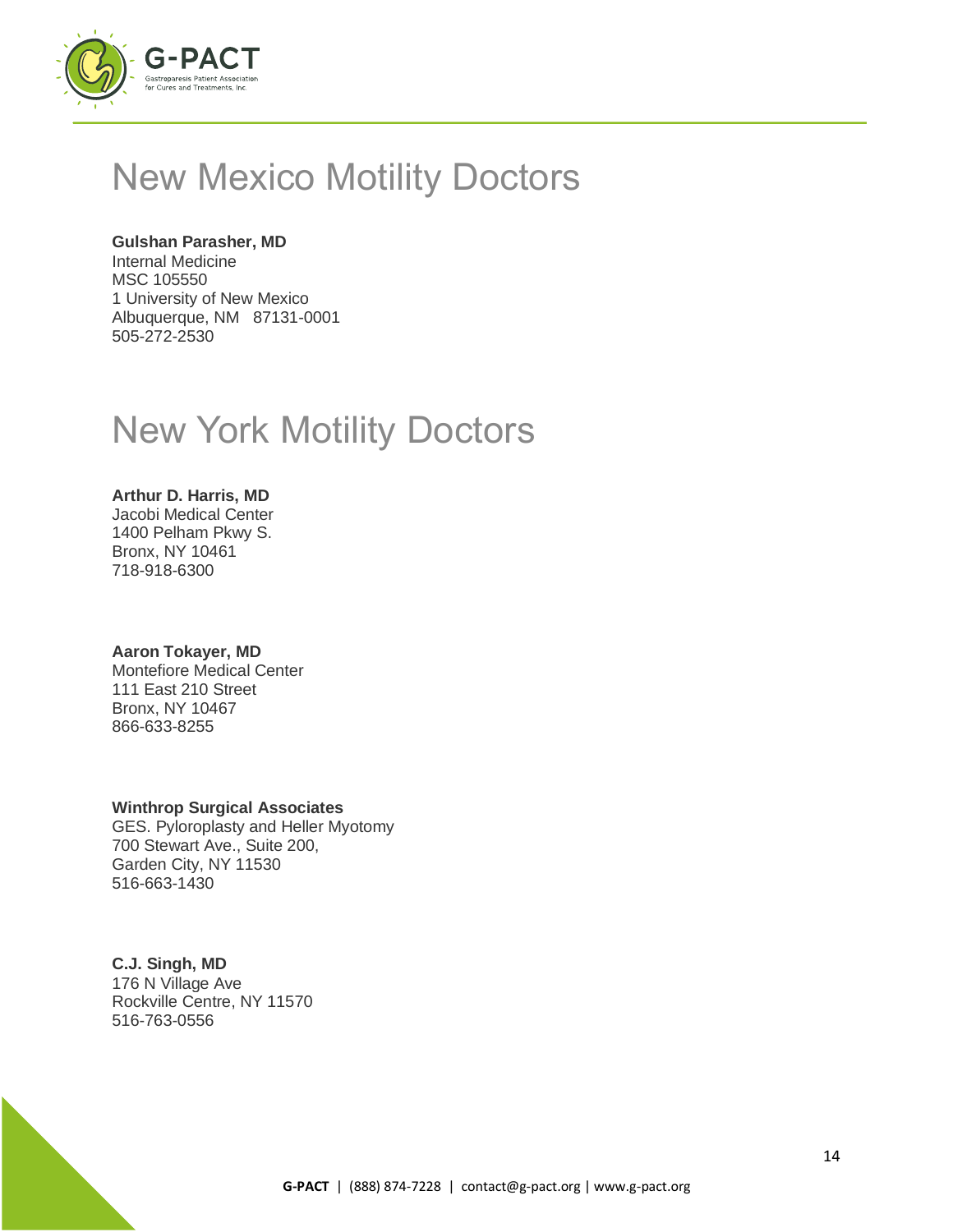

#### **Brian Bosworth, MD** NYU Gastroenterology Associates 240 East 38th Street, 23rd Floor New York, NY 10016

212-263-3095

## **Carl Crawford, MD**

1305 York Avenue 4th Floor New York, NY 10021 646-962-4000

## **Arnon Lambroza, MD**

1085 Park Avenue New York, NY 10128 212-517-7570

### **Kenneth Miller, MD**

New York Gastroenterology Associates 311 East 79th Street , Suite 2A Upper East Side New York , NY 10075 646-751-7529

### **Sonia Yoon, MD**

180 Sawgrass Drive Suite 230 Rochester, NY 14620 585-275-4711

### **Rasa Zarnegar, MD**

520 East 70th Street Starr 8 New York, NY 10021 212-746-5130

### **Bani Chandar Roland, MD**

178 East 85th Street 4th Floor New York, NY 10028 212-434-3427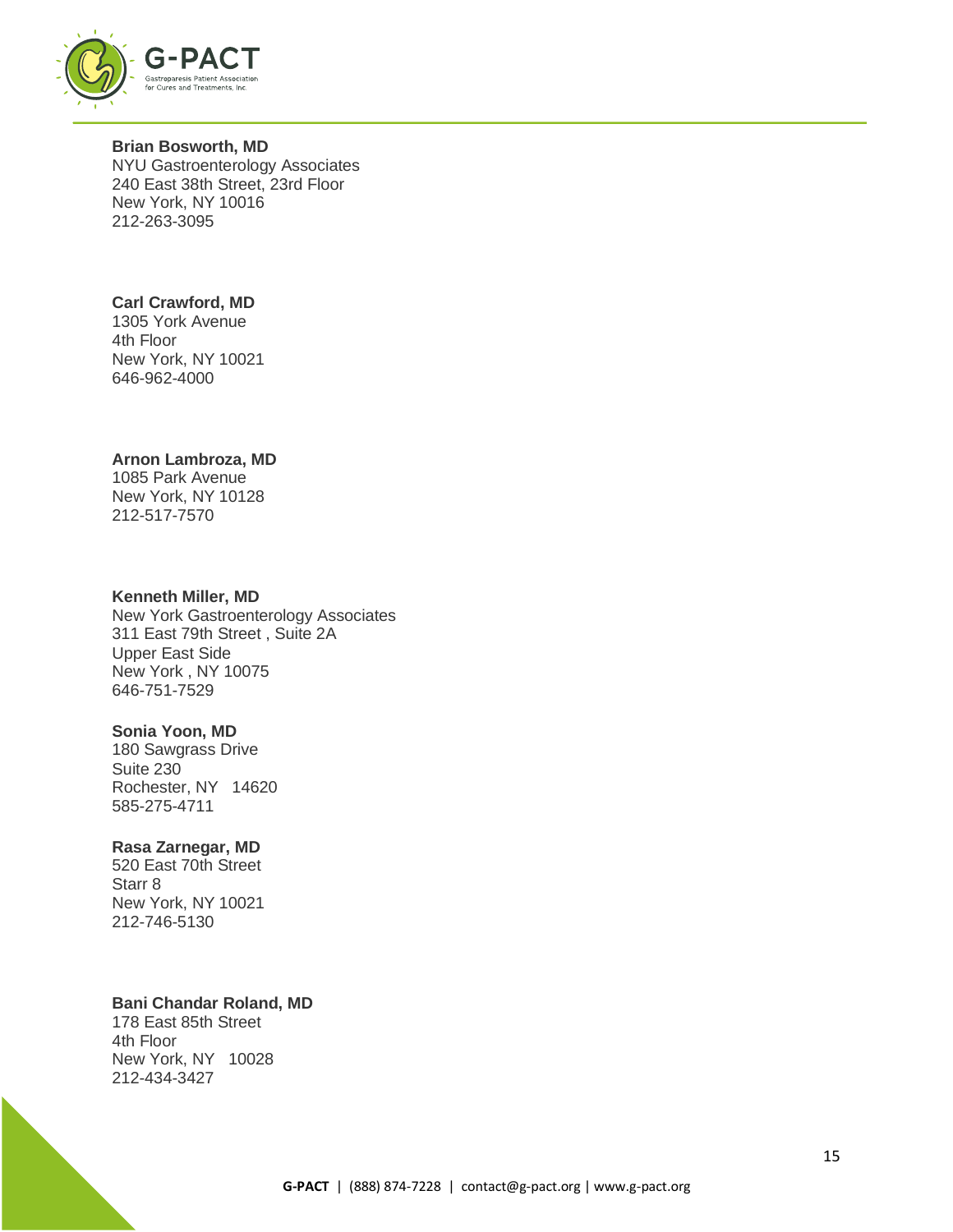

**Brad Dworkin, MD** 19 Bradhurst Avenue Suite 2550S Hawthorn, NY 10532 914-218-4167

## North Carolina Motility Doctors

### **Kenneth Koch, MD**

Wake Forest University Baptist Medical Center Medical Center Blvd. Winston-Salem, NC 27157 336-716-9253

#### **Baharak Moshiree, MD**

Carolinas HealthCare System – Digestive Health Morehead Medical Plaza 1025 Morehead Medical Drive, Suite 300 Charlotte, NC 28204 704-355-4593

## Ohio Motility Doctors

#### **Digestive Disease Institute**

Cleveland Clinic Main Campus 9500 Euclid Avenue Cleveland, OH 44195 1-800-223-2273, ext. 47000

**Carlo DiLorenzo, MD** (Pediatrics) 700 Children's Drive Columbus, OH 43205 614-722-3450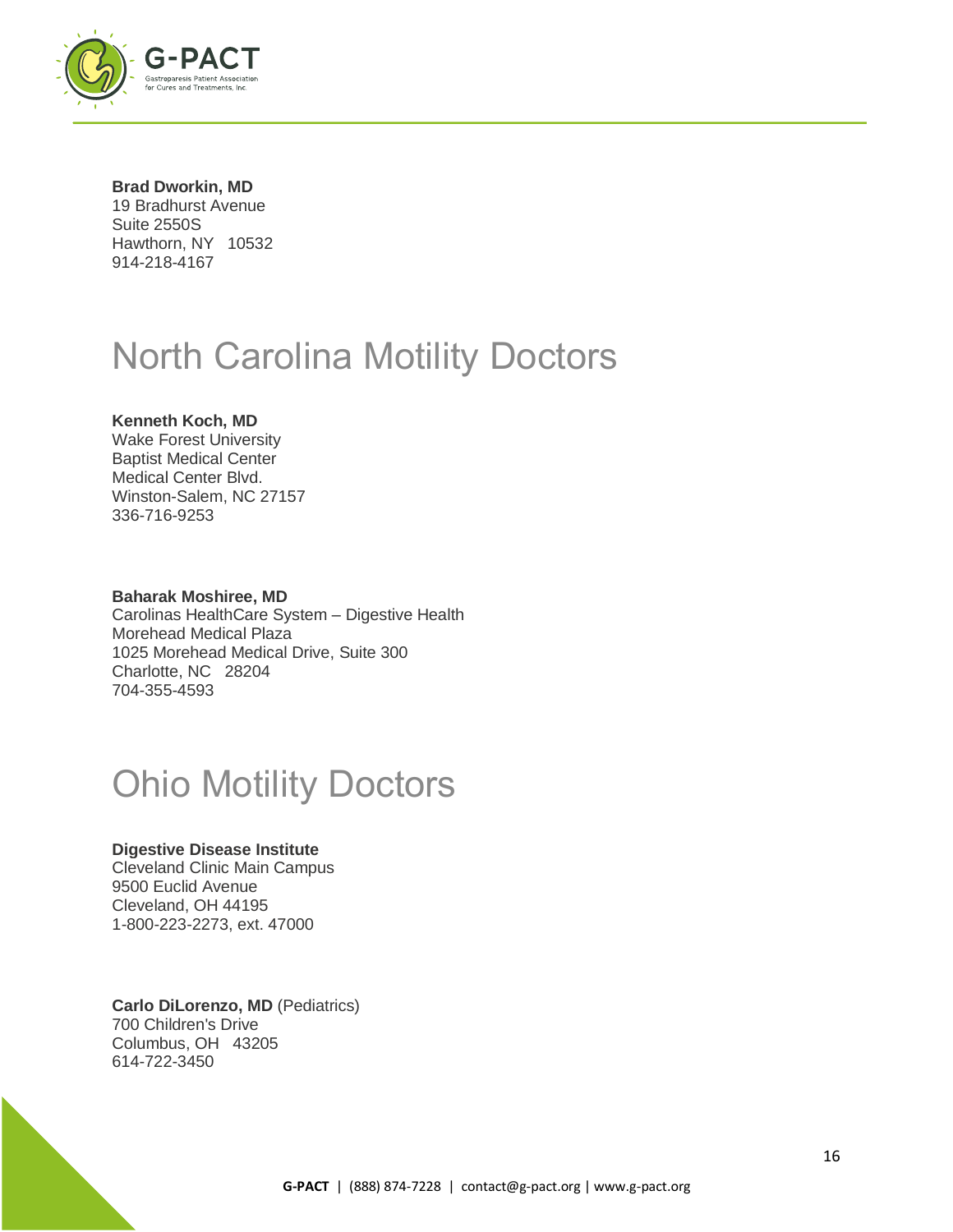

**Donald Francis Kirby, MD** Crile Building 9500 Euclid Avenue Cleveland, OH 44106 216-445-6609

## **Michael Cline, DO**

8701 Darrow Road Mail Code A30 Twinsburg, OH 44087 330-888-4000

## Oregon Motility Doctors

#### **Glenn Elsen, MD** 9701 SW Barnes Road Suite 300 Portland, OR 97239 503-297-8081

#### **Amnon Sonnenberg, MD** 3710 SW US Veterans Hospital Road Portland, OR 97239 503-220-8262

## Pennsylvania Motility Doctors

### **Ann Ouyang, MD**

Penn State Hershey Medical Center 500 University Drive Hershey, PA 17033 717-531-6261

## **Deborah Bethards, MD**

Penn State Hershey Medical Center 500 University Drive Hershey, PA 17033 717-531-5437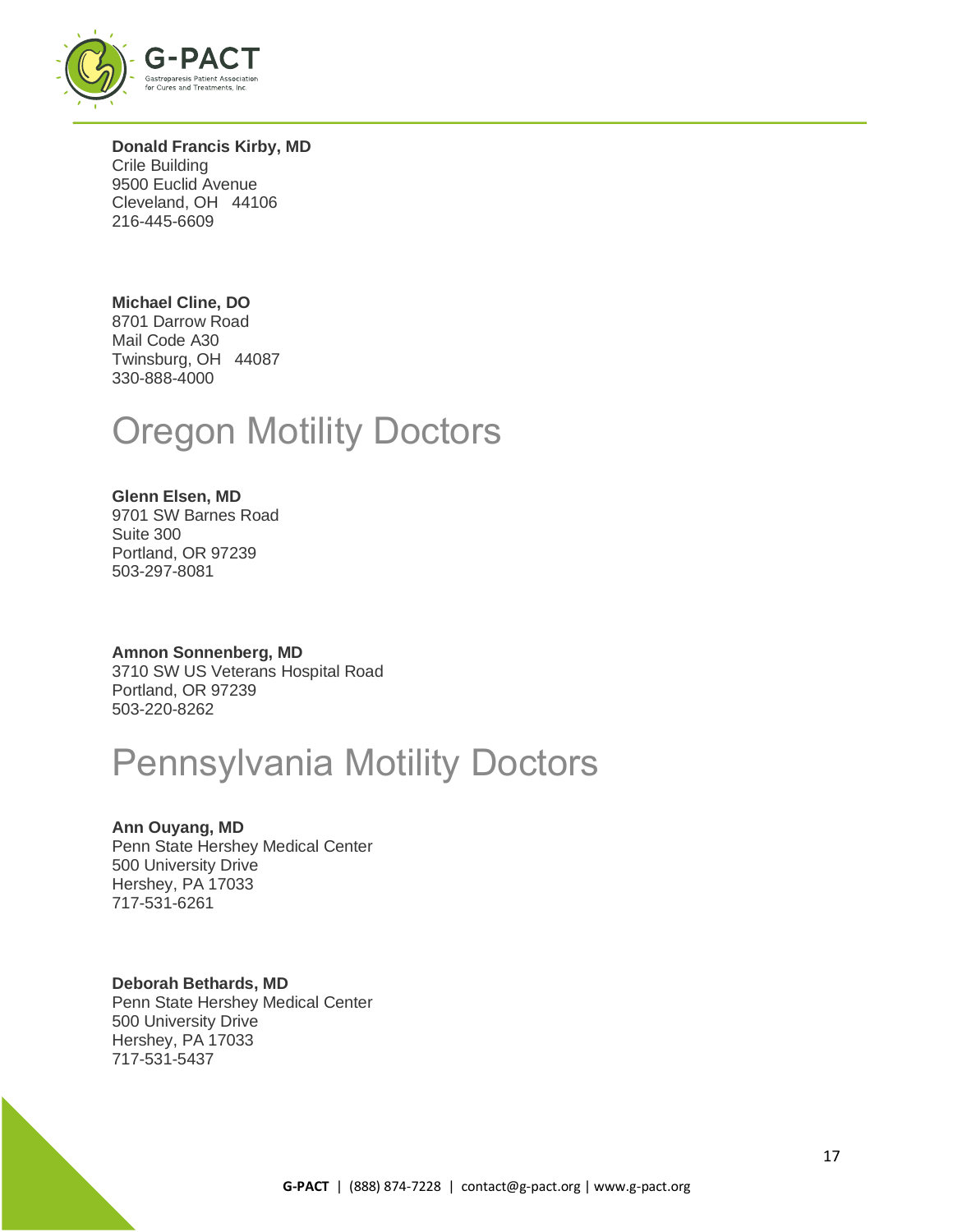

**Henry Parkman, MD** Temple University Hospital 3401 Broad Street Philadelphia, PA 19140 215-707-9900

**David Levinthal, MD** UPMC Presbyterian Hospital 200 Lothrop Street Digestive Disorders Center 3rd Floor D Wing Pittsburgh, Pa 15261 412-864-7080

**James C. Reynolds, M.D.** Professor of Clinical Medicine Director, Neurogastroenterology and Motility Program University of Pennsylvania 215-349-8222

**Ritu Verma, MD (Pediatrics)** Children's Hospital of Philadelphia 34th Street and Civic Center Boulevard Philadelphia, PA 19104 215-590-1000

#### **John T. Boyle, MD, FAAP (Pediatrics)** Children's Hospital of Philadelphia 34th Street and Civic Center Boulevard Philadelphia, PA 19104

Rhode Island Motility Doctors

**Fadlallah Habr, MD** 593 Eddy Street Providence, RI 02903 401-444-3575

215-590-1000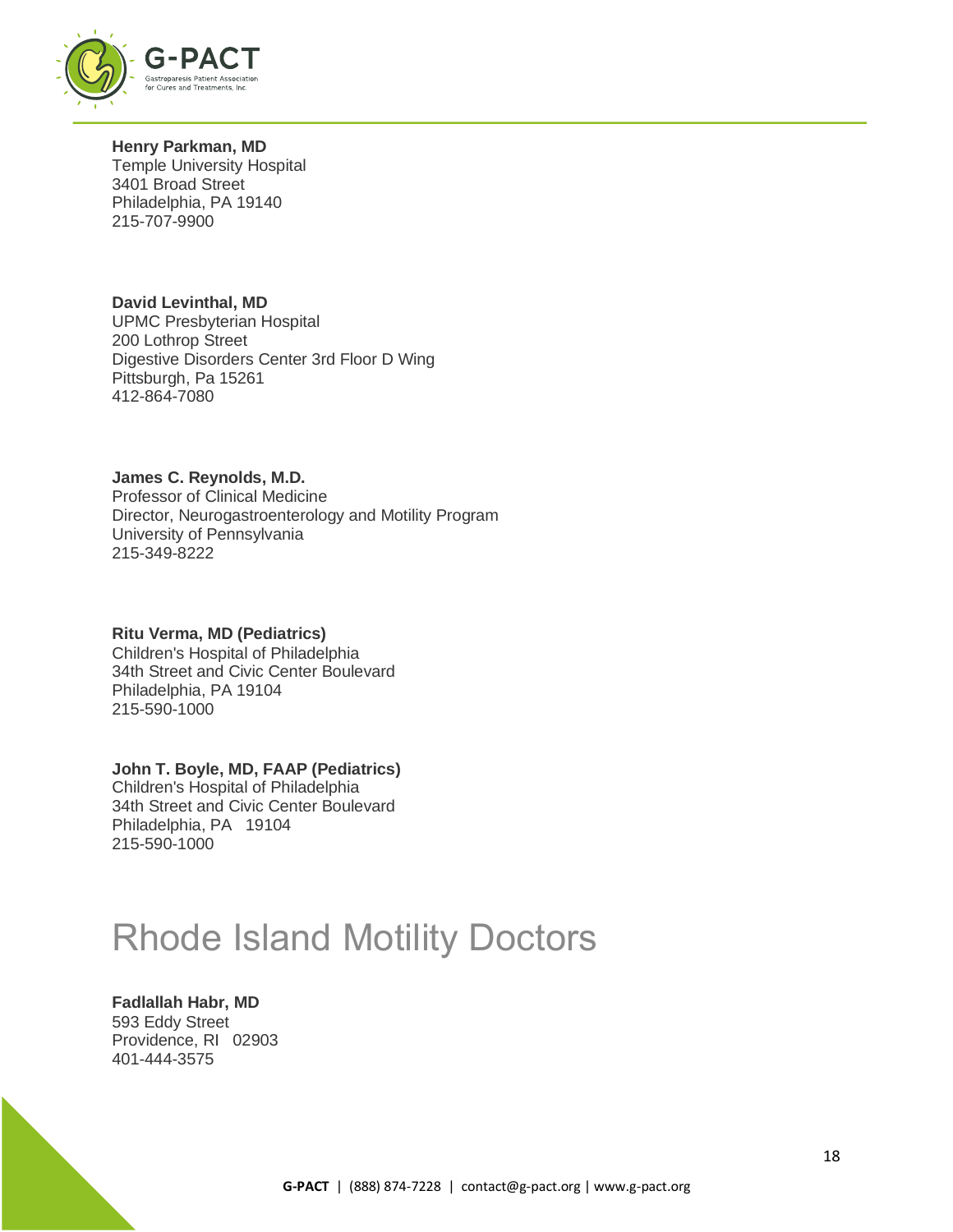

## South Carolina Motility Doctors

**George Jenkins, MD** 1520 Taylor Street

Suite 200 Columbia, SC 29201

## Tennessee Motility Doctors

## **Willie Melvin, MD**

Stonecrest Medical Center Clinic 300 Stonecrest Blvd, Suite 360 Smyrna, TN 37167 615-223-9935

# Texas Motility Doctors

#### **Richard McCallum, MD**

Department of Internal Medicine 4800 Alberta Avenue El Paso, TX 79905 915-545-6626

### **Hashem B. El-Serag, MD, MPH**

Houston VA Medical Center 200 Holcolme Blvd (152) Houston, TX 77030 713-794-8640

### **Eamonn Quigley, MD**

6550 Fannin Street Suite 1201 Houston, TX 77030 713-441-3372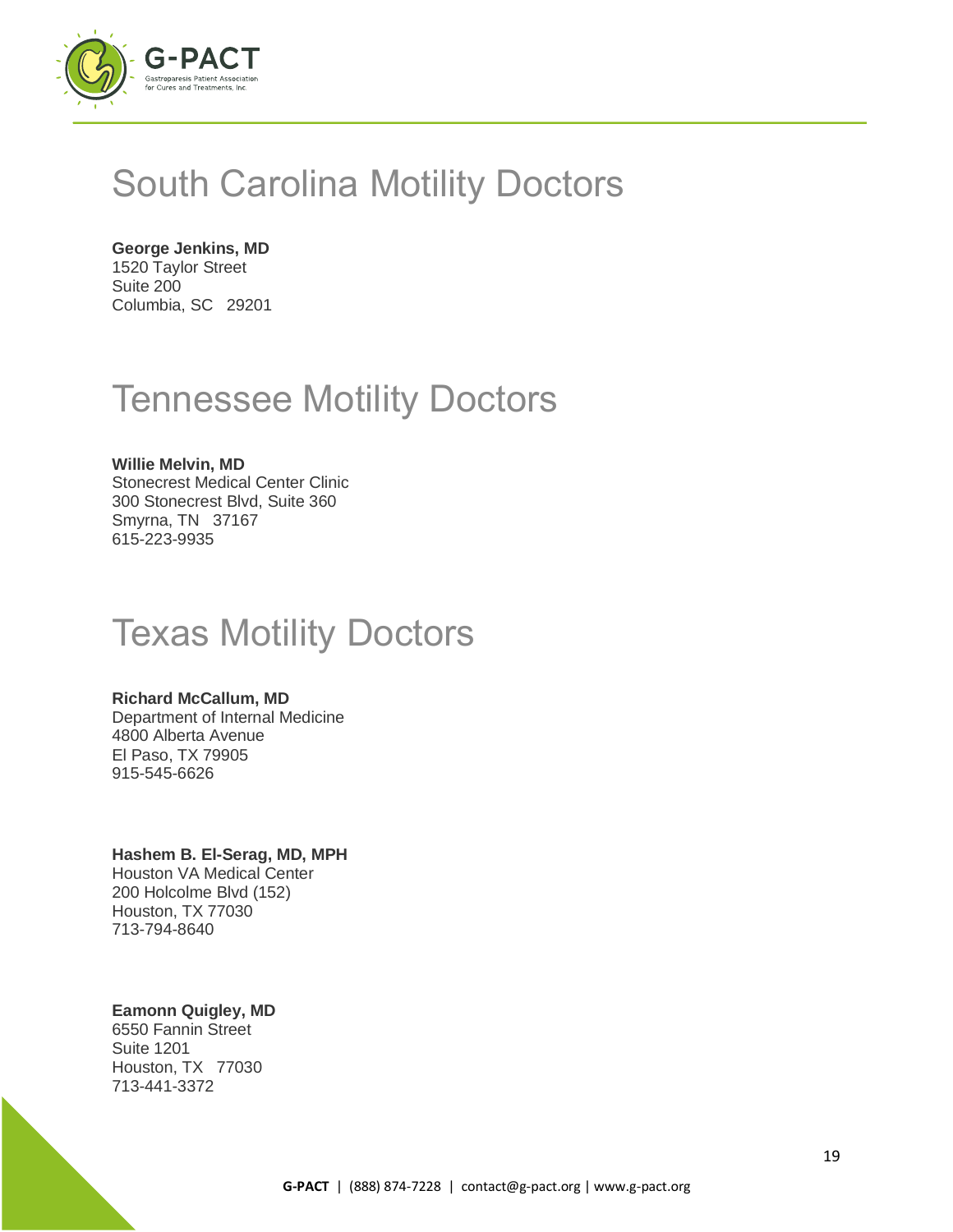

#### **Patrick Masters, MD**

8214 Wurzbach Rd. San Antonio, TX 78229 210-614-1234

### **Nikhhil Agarwal, MD**

11901 W. Parmer Lane Suite 300 Cedar Park, TX 78613 512-985-0050

#### **Hamed Al-Tamimi, MD**

3502 9th Street Suite 360 Houston, TX 79415 806-761-0902

## Utah Motility Doctors

### **John Fang, MD**

University of Utah Medical Center 50 N. Medical Drive Salt Lake City, UT 84132 801-581-7802

## Virginia Motility Doctors

### **Gabriel Herman, MD**

1715 N. George Mason Drive Suite 204 Arlington, VA 22205 703-522-7476

## **Ben "Brad" Bradenham, Jr., MD**

Forest Medical Plaza 7611 Forest Ave, Ste 410 Richmond, VA 23229 804-285-8206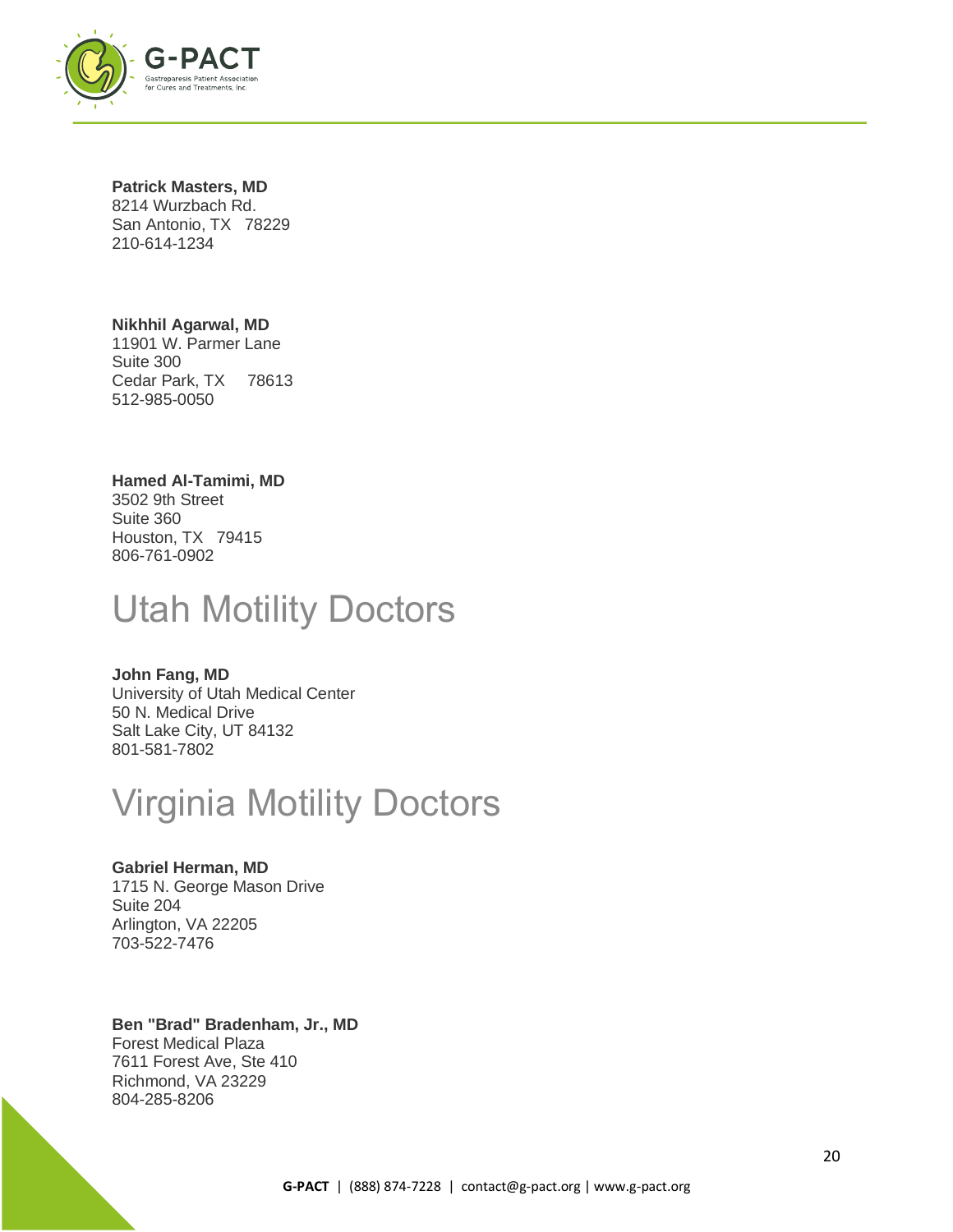

## Washington Motility Doctors

**David Patterson, MD** 1221 Madison Street, Suite 1220 Seattle, WA 98104 206-215-4250

**Jasmine Zia, MD** 1959 NE Pacific Street Seattle, WA, 98195 877-520-5000

**Jason Schneier, MD** Puget Sound Gastroenterology at Edmonds 21600 Hwy 99, Suite 260 Edmonds, WA 98026 425-774-2650

## Wisconsin Motility Doctors

**Arnold Wald, MD** 600 Highland Avenue Madison, WI 53792 608-263-1995

## International Doctors with an Interest in Motility Disorders

#### **BELGIUM**

**Jan Tack, MD** University Hospital Leuven Heresraat 49 3000 Leuven Belgium 32 (0) 3 205 9 305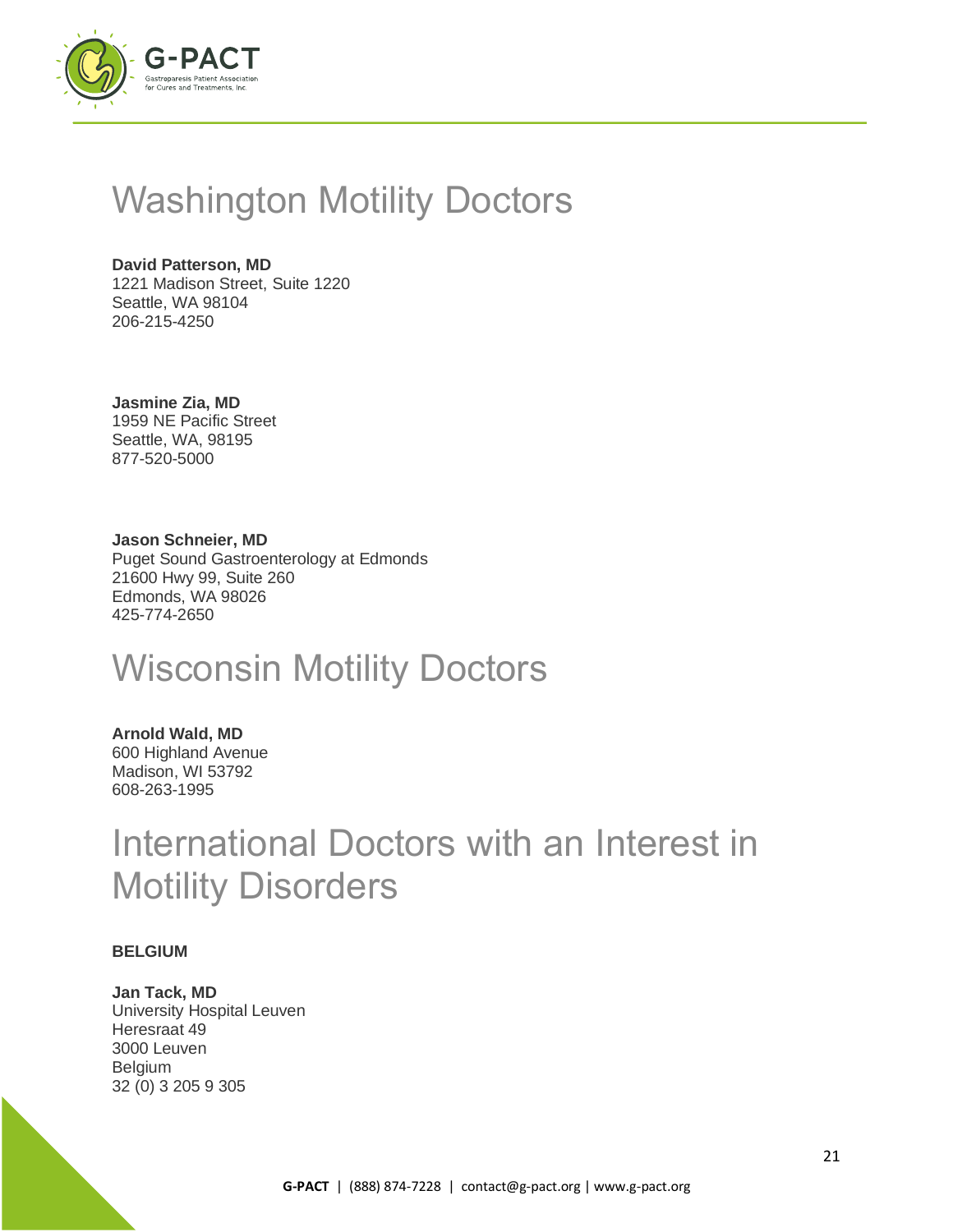

#### **CANADA**

**Christopher Andrews, MD** 1403 29 St, NW Calgary, AB T2N 2T9 403-944-6555

**Eldon Shaffer, MD** 3350 Hospital Dr. NW

Calgary, AB T2N 4Z5 403-201-9327

#### **Malcolm Champion, MD**

Ottawa Hospital Civic Campus 1053 Carling Avenue Ottawa, ON K1Y 4E9 613-722-7000

#### **William Patterson, MD**

Queen's University 15 Case Goods Lane Studio 206 Toronto, ON MSA 3C4 416-203-4149

#### **Pierre Poitras, MD**

University of Montreal, CHUM Hospital Saint-Luc Montreal QC H3T 3JT 514-890-8000

### **GREAT BRITAIN**

**Owen Epstein, MD** Royal Free Hospital Pond Street London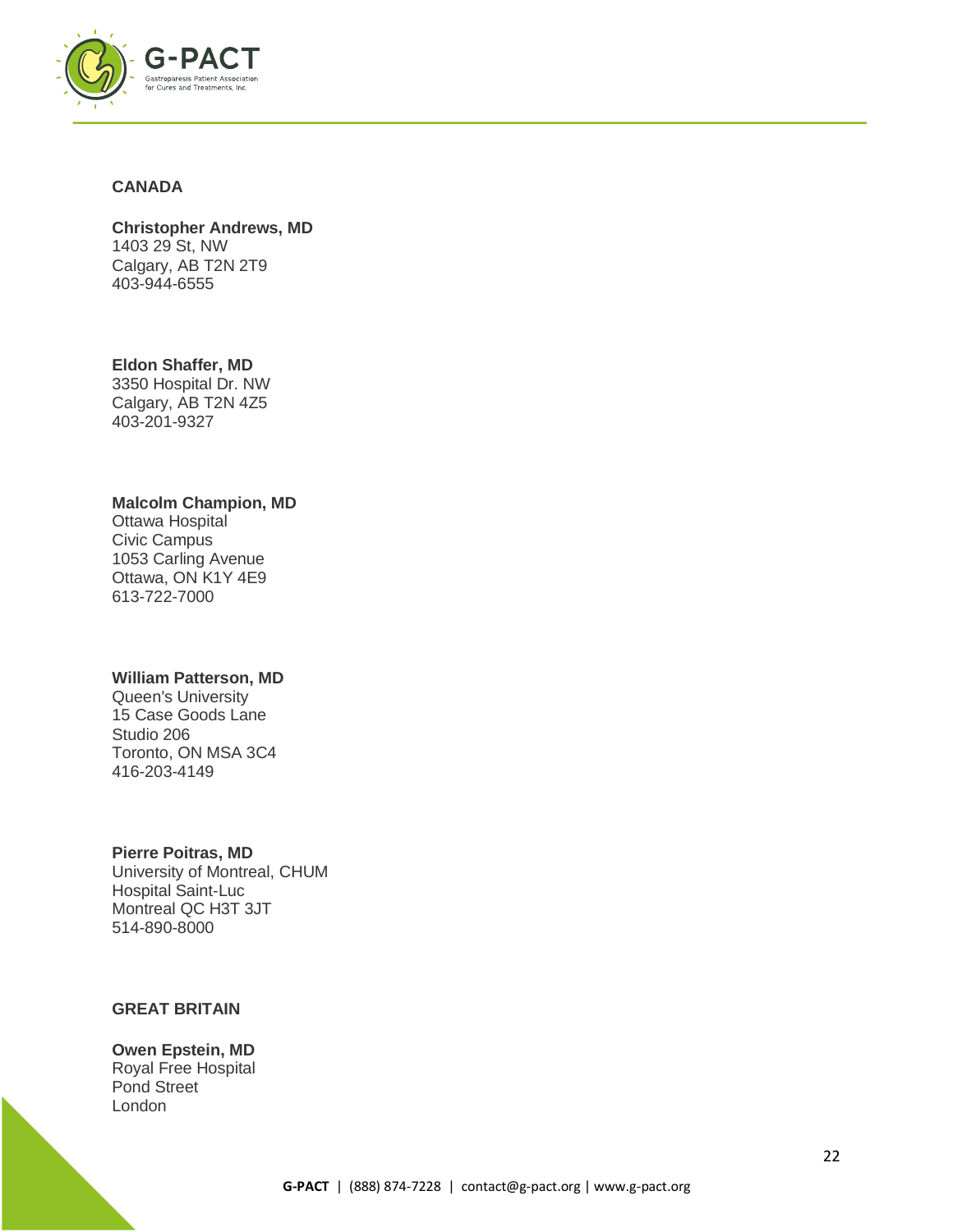

NW3 2QG UK 020 8457 4500

#### **Robin Spiller, MD** University of Nottingham Queens Medical Center Nottingham NG7 2UH 0115 823 1090

**SCOTLAND**

**Grant Fullerton, MD** Glasgow Royal Infirmary (NHS) Castle Street Glascow G4 OSF, Scotland 0141 211 4872

### **SWEDEN**

**Greger Lindberg, MD, PhD** Karolinska University Hospital Huddinge, K63, SE-141 86 **Stockholm** 46 8 585 823 16

## Pediatric Doctors Interested in Motility **Disorders**

#### **Marvin Ament, MD**

9300 Valley Children's Place (SE09) Madera, CA 93636-8762 Phone: (559)353-5745

**Anita Sicolo, MD** 9300 Valley Children's Place (SE09) Madera, CA 03636-8762 Phone: (559)353-5745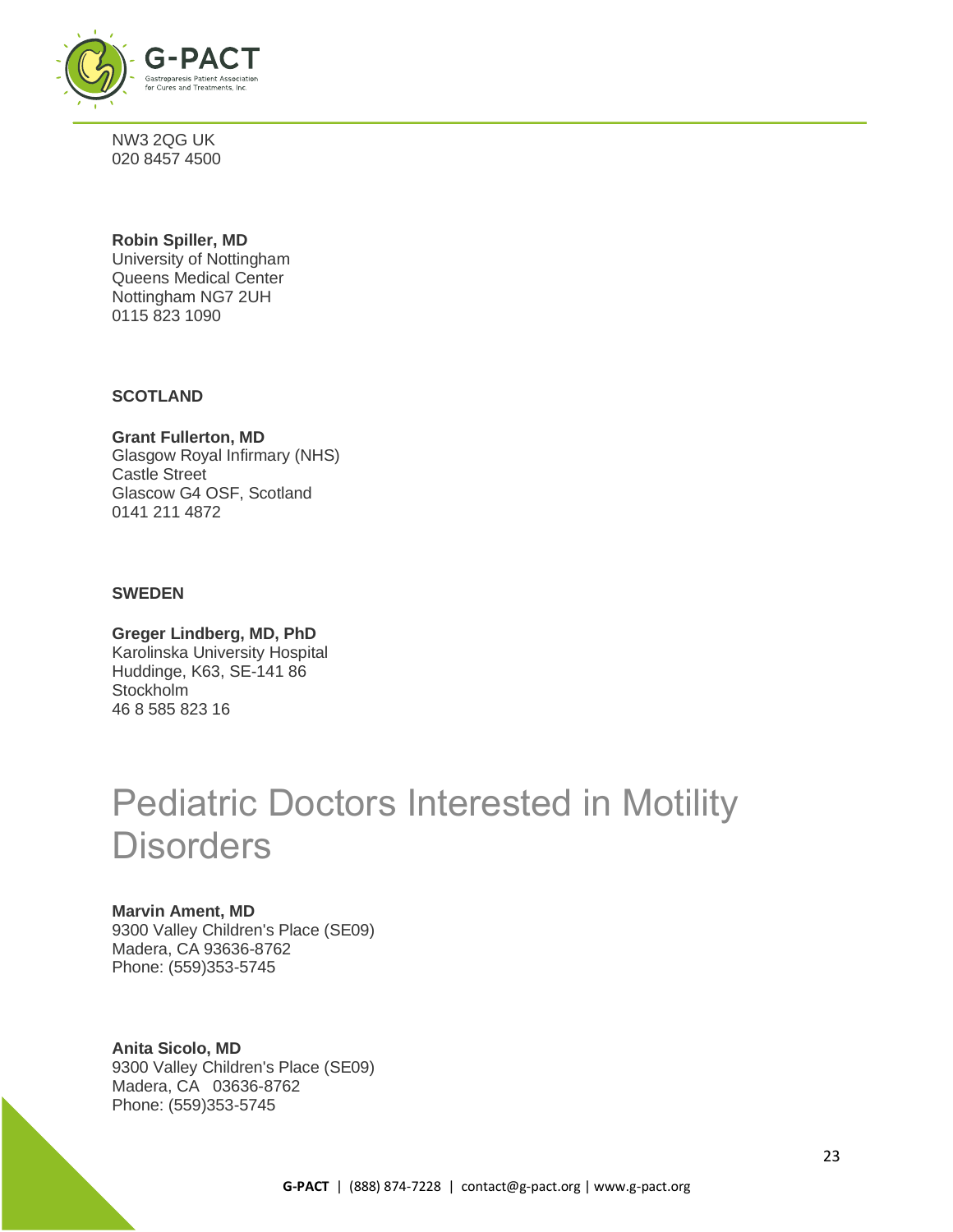

#### **Hayat Mousa, MD**

8110 Birmingham Way Building 28, 2nd Floor San Diego, CA 92123 Phone: (858)966-4003

**Thomas Stephen, MD** 210 E. Gray Street, Suite 802 Louisville, KY 40202 502-588-2330

#### **Darla Shores, MD**

Johns Hopkins 600 N. Wolfe Street Baltimore, MD 21287 410-955-8769

#### **Stanley Cohen MD**

Children's Digestive Healthcare of Atlanta Northside Professional Center 993D Johnson Ferry Rd. NE Suite 440 Atlanta, GA 30342 Phone: 404-257-0799

#### **Benjamin Gold, MD**

Children's Digestive Healthcare of Atlanta Northside Professional Center 993D Johnson Ferry Rd. NE Suite 440 Atlanta, GA 30342 Phone: 404-257-0799

#### **Larry M. Saripkim, MD**

Children's Digestive Healthcare of Atlanta Northside Professional Center 993D Johnson Ferry Rd. NE Suite 440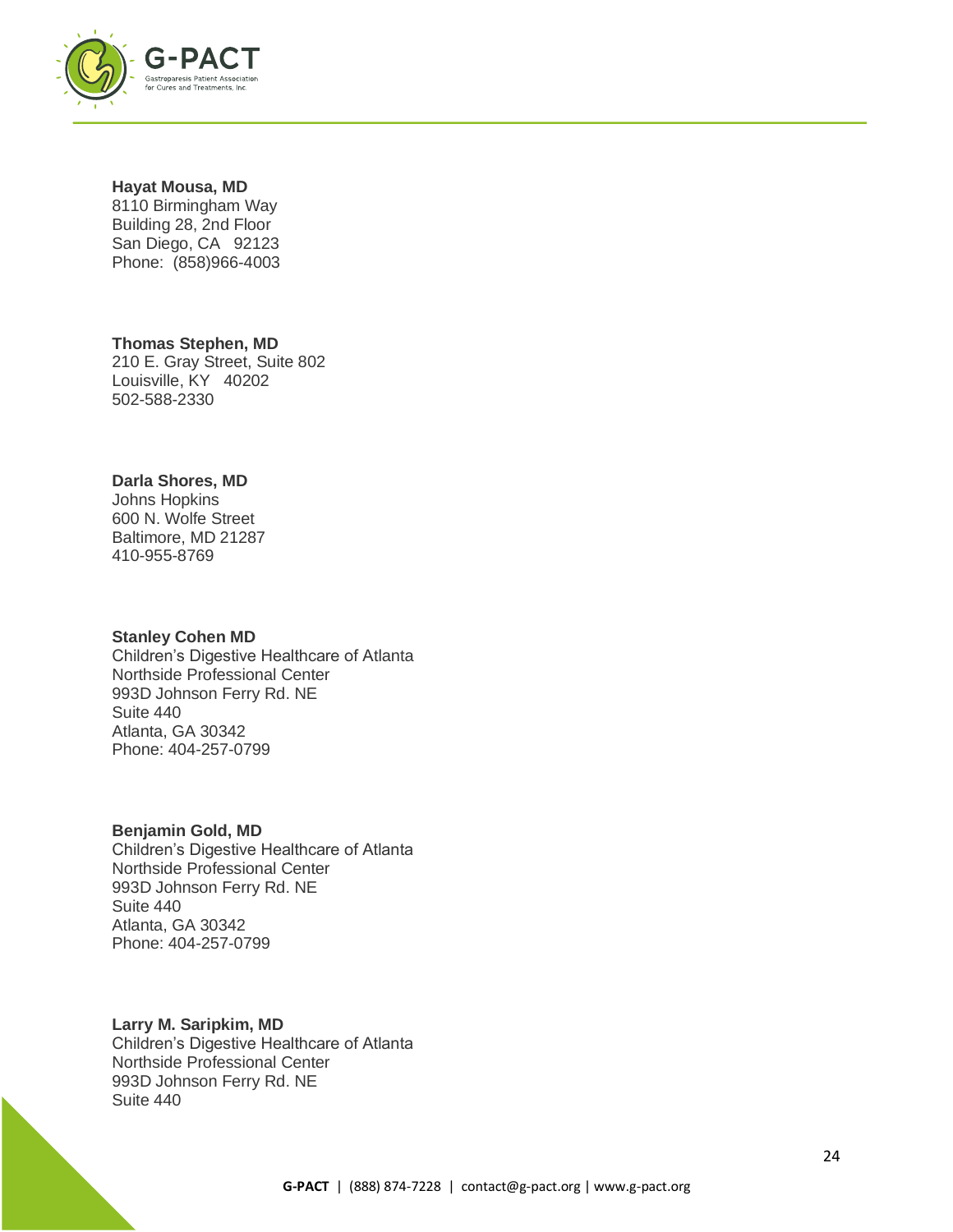

Atlanta, GA 30342 Phone: 404-257-0799

#### **John E. Fortunato, MD**

Professor of Pediatrics Ann and Robert Lurie Children's Hospital of Chicago Pediatric Gastroenterology, Hepatology and Nutrition 225E. Chicago Avenue, Box 65 Chicago, IL 60611 312-227-4200

#### **Karla Yeung, MD**

Johns Hopkins 600 N. Wolfe Street Baltimore, MD 21287 410-955-8769

#### **Thomas Ciecierega, MD**

505 East 70th Street Helmsley Tower, 3rd Floor New York, NY 10021 646-962-3869

#### **Ritu Verma, MD**

Children's Hospital of Philadelphia 34th Street and Civic Center Boulevard Philadelphia, PA 19104-4399 215-590-3076

#### **John T. Boyle, MD, FAAP**

Children's Hospital of Philadelphia 34th Street and Civic Center Boulevard Philadelphia, PA 19104 215-590-1000

#### **Ajay Kaul, MD**

Cincinnati Children's Hospital 3333 Burnet Avenue Cincinnati, OH 45229 513-636-4415